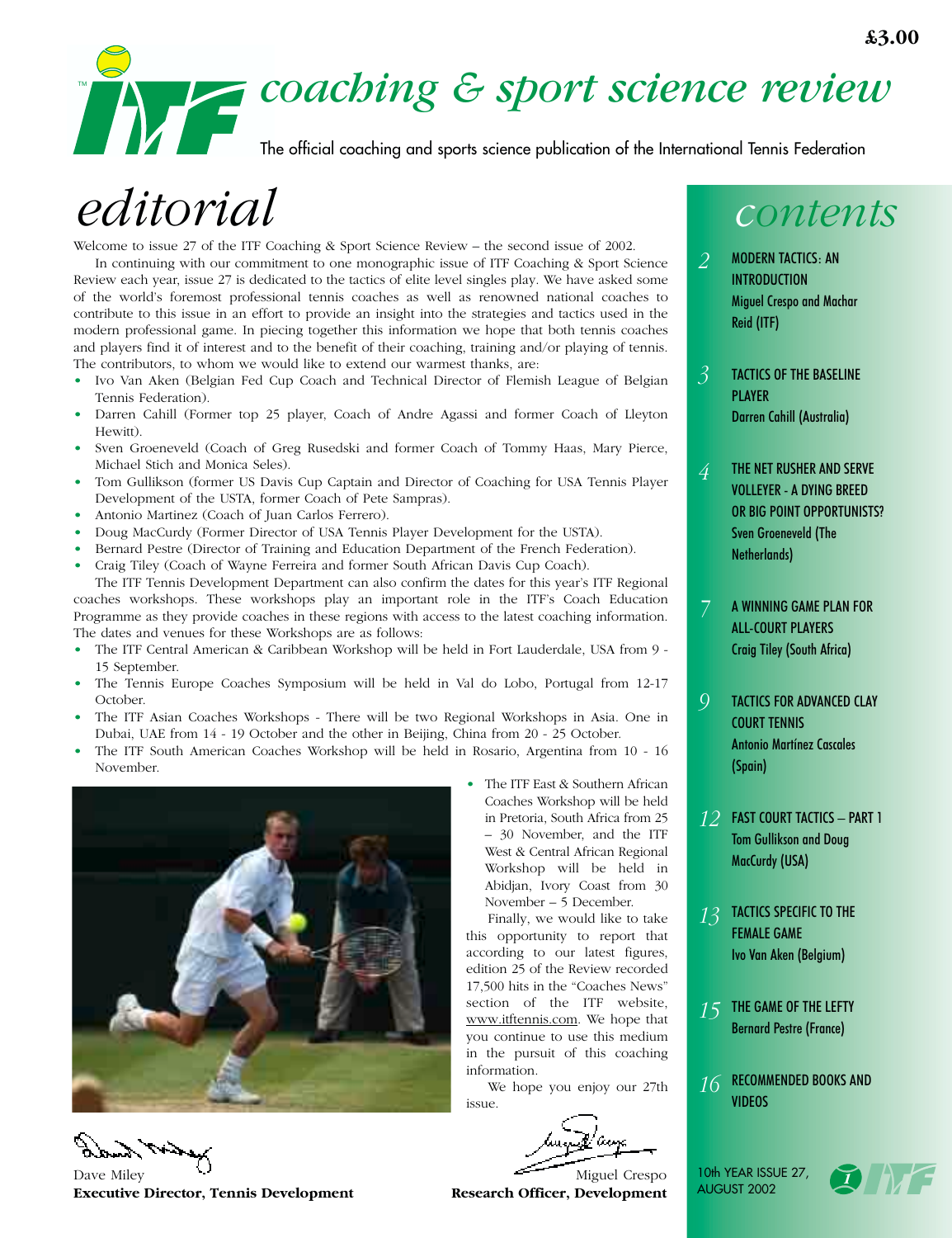## *Modern Tactics:An Introduction*

*By Miguel Crespo and Machar Reid (Tennis Development Department, ITF)*

Coaches and players will agree that tactics play a predominant role in tennis at all levels and that the improvements made in one's strategic and tactical prowess are essential for optimal tennis player development.

At beginner and intermediate levels, new teaching methodologies (the so called games based approach or teaching for understanding) place a great emphasis on the importance of understanding the game (the strategic and tactical aspects) prior to actually hitting balls.

These new teaching methods better help the players to discover how the game is played. They focus on introducing basic tactical concepts that are used at all levels of match play and which, when learned serve to provide the foundation for a complete game style:

- **Game situations**: Serve, return of serve, playing from the baseline, approaching and playing at the net, and playing against the net player.
- **• Phases of play**: Attacking, neutral, defending.
- **Tactical options**: Hitting the ball over the net and inside the court, moving the opponent, playing to the opponent´s weaknesses, using your best weapon, etc.
- **• Game styles**: All round player, aggressive baseliner, serve and volleyer, and counter puncher.

At the advanced level there are several aspects that differentiate the modern game, and the tactics used, from that of the past. Players are stronger, taller, fitter, and faster. Rackets, courtesy of continued technological advancement, are becoming increasingly efficient. More aggressive use of the body (and court) has led to more powerful strokes, which in turn has made the game faster and reduced the amount of time players have to make decisions and prepare for the next shot. All of these factors have had a significant impact on the way the modern game is played and the characteristics of advanced modern tactics can be best summarised as follows:

**• Power used as a tactical weapon**: Power is being increasingly referred

to as the name of the game. Cannon ball serves, attacking returns, killer forehands, winning approach shots, and drive volleys are common among today's game.

- **Faster decision making: Players** need to decide what to do with the ball in less and less time. The options available are determined by the knowledge and the skill of the player as well as the characteristics of the situation and the opponent.
- **• Use of best shots**: Usually the serve and the forehand. Players generally base their game around these two strengths although the backhand is also being used very aggressively by a growing number of players.
- **• Lack of specialist game styles**: Players compete on various surfaces and in various conditions year round. This obliges them to develop more of an "all round" game. Agassi, who has won all four Grand Slams, is perhaps the best and most prominent example of a player who has achieved this well. Pure

specialists such as serve and volleyers are becoming less common (Sampras, Rusedski, Henman), while clay courters (Kuerten, Corretja, Moya, Ferrero) are needing to quickly become accustomed to playing on faster courts.

In this issue of ITF Coaching & Sport Science Review we have asked some of the world's leading tennis coaches to commentate on the tactics of the modern professional game. Their views reflect how tennis is currently played and the principles they allude to should be used by coaches to best advance the development of their tennis players.



10th YEAR ISSUE 27, AUGUST 2002

**2**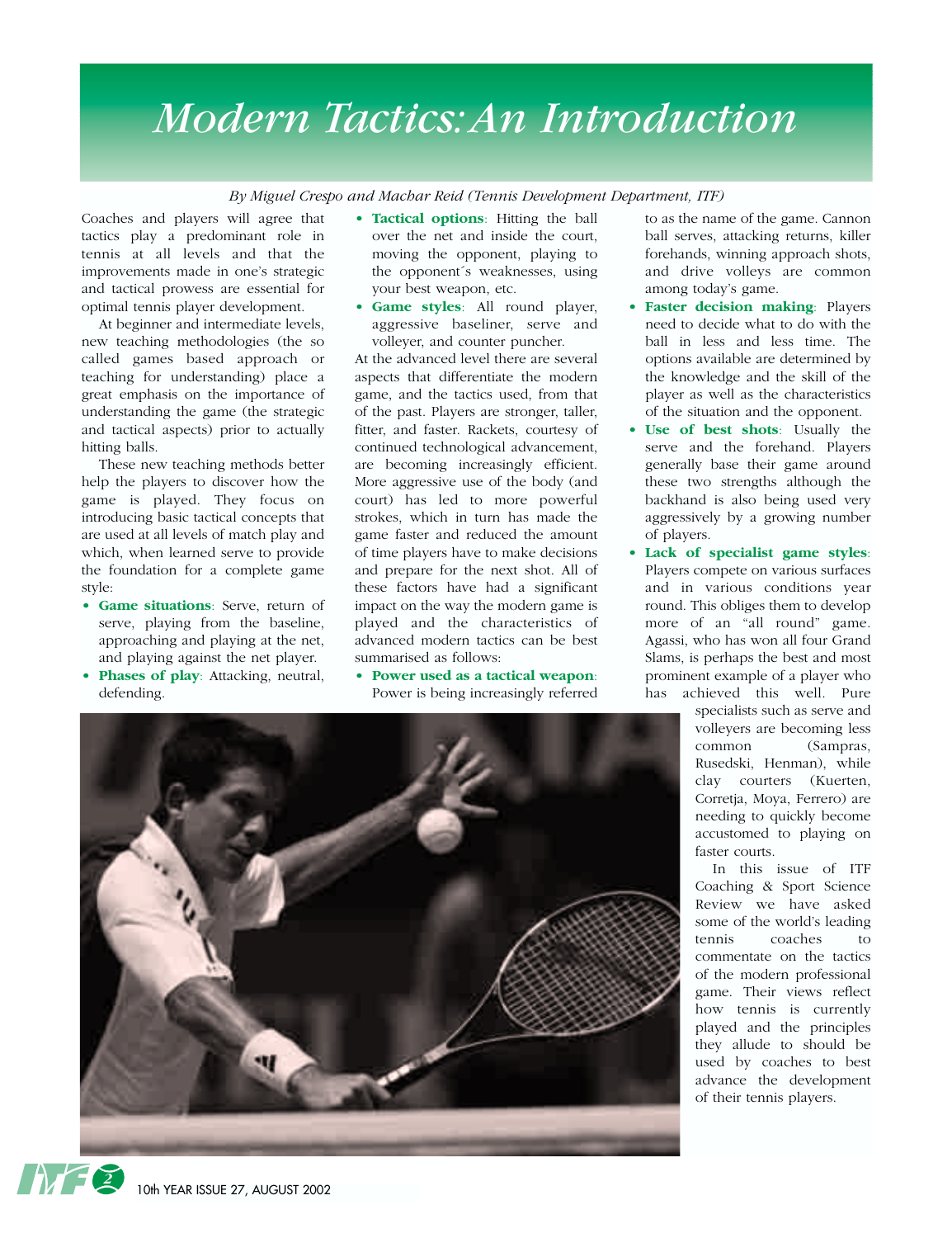# *Tactics of the Baseline Player*

#### **What type of player do you coach?**

It's the first and most important question to ask yourself not only when you take on a new role but constantly over the course of your partnership with your player. It's only when you fully understand the answer to that question that you can start to develop a plan of strategy that targets both training and match play. That answer should never be as simple or general as "well, my player's an attacker, he plays serve and volley" or "I coach a baseliner". It's about establishing the potential for and limit of future growth in your player.

- **•** Is the player talented and utilizing all aspects of his game?
- **•** Is the player talented but chooses for one reason or another to not tap his full potential?
- **•** Is he talented but actually doesn't realize the capabilities that lie within his game?
- **•** Or maybe you have a player for which nothing comes easy but who possesses an incredible work ethic.

Then you can start to push it further by determining exactly what it is the player is trying to accomplish through the way he plays, his shot selection, his presence and weight of shot against varying styles and court surfaces, his mental approach to the game, his self belief, long term goals, ability to analyze opponents and adapt in match situations, and so on.

While no two players are the same there are always similarities that float on the surface with many that play a similar style of game. Lets look at a baseliner that predominantly plays from the back of the court in the mould of Michael Chang, Lleyton Hewitt and Mats Wilander.

Some characteristics that these players have are speed, strength of mind, endurance, lack of baseline weakness, strong passing shots and a good return of serve. Utilizing their speed around the court is crucial to this type of player's success as it opens up numerous advantages. It allows the player to play a high percentage style of tennis characterized by good clearance over the net, good depth of

#### *By Darren Cahill (Australia)*

shot and a low unforced error count that forces his opponent into taking risks.

But speed alone is not enough in today's game to guarantee success at a high level. Players have the capabilities to hit the ball harder and finish the point quicker so it is imperative for the growth and longevity of a speedster to develop weapons of his own that can see him on the offensive during baseline rallies.

#### **BASELINE PLAY**

Does your opponent…?

- Have a strength on the forehand or backhand
- Protect his weakness by playing from the backhand court and looking for forehands
- Do you need to go to the strength to open up the weakness
- Can he be pushed back into a defensive position during baseline rallies and how
- Is he comfortable moving forward to a no pace ball
- Will he drop back when given a high and heavy ball or will he stand up and play aggressive
- Can his speed around the court be exposed
- Will he move forward to the net when given the opportunity or will he back up
- Does he have a defensive game when stretched

These are just some of the questions that need to be assessed when determining a game plan for your player.

Two players standing toe to toe trading heavy groundstrokes is always an entertaining match-up. The player that is a little slower around the court is always looking to control the rallies, being more aggressive forcing his quicker opponent to cover more court. The quicker player may be doing more running but invariably is taking fewer risks. He also is searching for that opportunity to step up take control of the point which will expose his opponent's lack of speed and force him to execute a low percentage shot.

The great baseliners will not relinquish control of a point. Once they assert themselves in a baseline rally and fire that first penetrating shot, they step up on or inside the baseline and work their opponent until it's time for the "kill" shot.

Against a player that is searching for that opportunity to attack the net, things take on a different perspective. Your opponent is looking for that first short ball and will take his chance. Depending on the proficiency of his net game, he will either go for the big shot in an effort to hit a winner or at the very least force an error, or work the ball deep and establish a strong net position.

Keeping good depth and hitting a heavy ball is vital to pinning your opponent on the baseline. Don't air on the side of caution though. An easy trap to fall into is to play it safe when in a baseline rally expecting your less comfortable opponent to miss. Quite often, the opposite can happen! The baseline rallies that you should be dominating become hard work because your level of play and intensity has decreased. In actual fact, you've lowered the standard of your own baseline game and dragged your opponent into the points, potentially giving him more short balls to look at. Don't back off! When he's pinned on the baseline, you have him where you want him most and where he's least damaging, so dominate these rallies which will in turn send a strong message about who is the better player from the back of the court.

#### **SERVE & RETURN**

The three W's always apply here. Is it a weapon, a weakness or is it wasted?

A player who is 5'9" is potentially never going to serve as well as someone who is 6'3". So what is he trying to accomplish?

Firstly, improve your second serve! It's the most important shot in the book and opens up a world of options on your first serve if you have the knowledge that your second serve is strong and difficult to attack. It needs

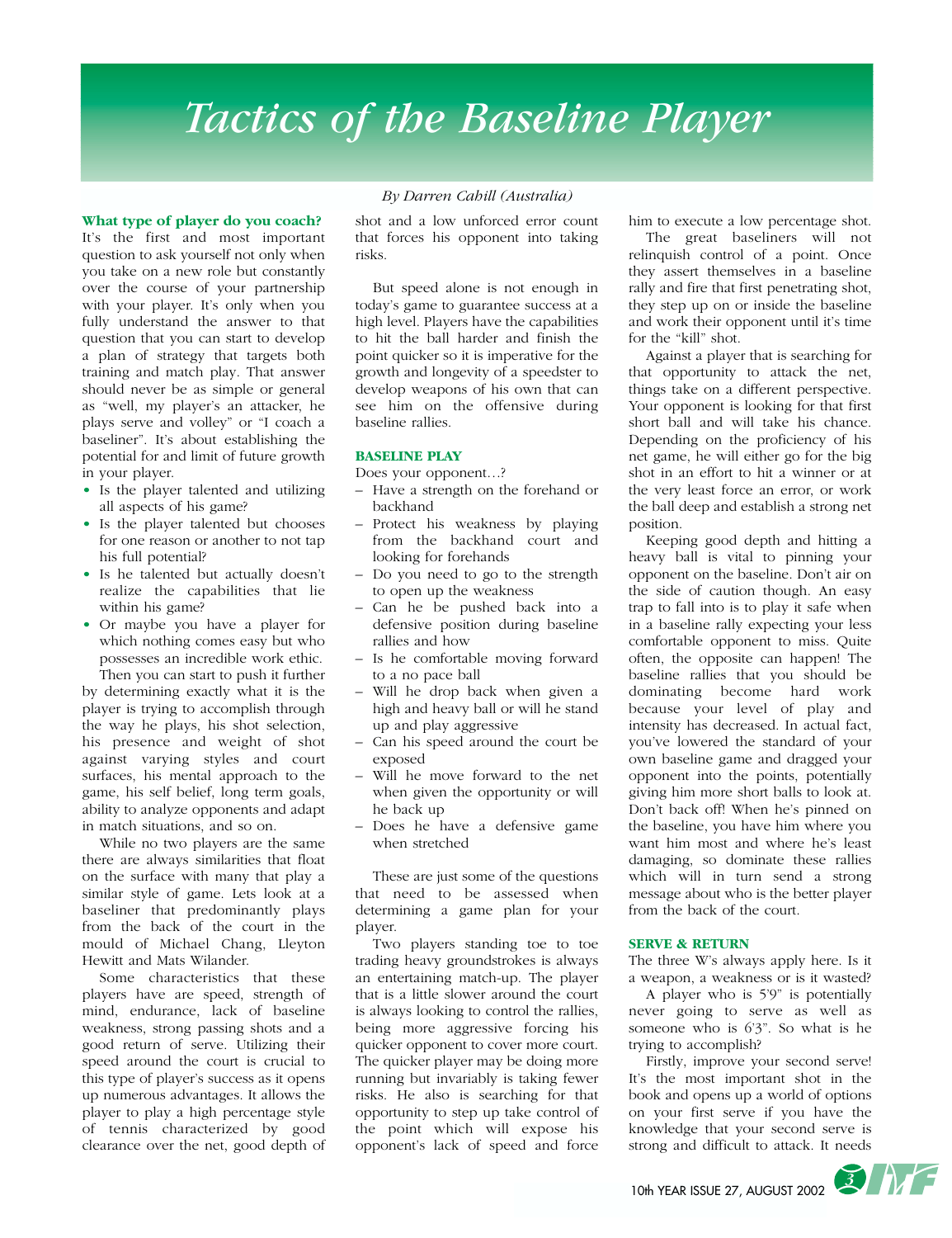

a combination of variation, accuracy, consistency and pace to be effective over the long term. A great deal of baseliners will step up to the plate and simply bomb their first serve looking for a cheap point. That in itself is fine, but so often wasted. The first serve is an opportunity for you to control the point from the outset with direction and pace depending on your opponent's strengths and weaknesses while still allowing you the chance for a free point.

When playing a net rusher in the mould of Pat Rafter or Pete Sampras, the first serve percentage becomes a much more important statistic. These players are looking at second serves as a way to attack the net and don't mind giving up a few free points if their opponent continually bombs the first serve as they know that it's hard to serve this way at a high percentage. Serving with a little more spin, taking a small amount of speed off the ball will allow the player to serve at a higher percentage giving the net rusher fewer looks at a second serve.

Do some work on your opponent's return of serve. Is he stronger off the forehand or backhand side or maybe one wing is more consistent but not as threatening as the other and presents a chance for you to control the point from the outset? Look at the player's grip when returning. Quite often the receiver will change grips as the server tosses the ball up. Is the use of an extreme grip making it difficult to return off a particular side?

Where does he stand to return both serves and is he opening up the angles by drifting too far back? Alternatively the body serve may be more effective against a player that is stepping in and taking a big swing.

The serve is the first shot played in every point. Don't waste it by just using it as a way to start off a rally.

#### **NET PLAY**

Over recent years this part of the game seems to have been increasingly neglected with very few players feeling comfortable around the net. This is in spite of the fact that life can be made much easier for most baseliners if they venture to the net occasionally to knock off the easy volley.

When an opponent is stretched and out of court, players' should take away their defensive options by moving forward and forcing them to make something happen. It doesn't have to happen much! If your opponent knows that you are willing to come into the net, this will create a greater level of uncertainty with respect to what you are doing whenever he is on the defensive. No longer can he just expect to push the ball back deep and grind his way back into the rally. Rather he may think it necessary to execute a big passing shot close to the line, which in itself will bring about a larger number of errors.

Practice and drill the volley

- Don't try and generate pace but use the pace given to you
- Small swings
- Long and quick strides when approaching to get to a strong net position
- Split step at point of impact of your opponent's passing shot so you can react in either direction
- Use the dropshot and the angles of the court
- Volley out in front and bend the knees for anything low.

In a perfect world, the players who feel more comfortable at the back of the court should always be coming in on their terms. If they find they are playing a high percentage of low volleys it could mean a few things: they are

- Coming in on the wrong ball and their opponent is set for the passing shot
- Hesitating or second guessing themselves
- Not exploding forward like a sprinter but just making a casual move
- Not taking those extra two or three steps forward to catch the ball before it drops below the height of the net
- Or, being brought forward by their opponent with the use of the dropshot or short ball

Improve the net game and all of a sudden the good two-dimensional player has added another dimension to his game and something else for his opponents to consider.

The net game may never become a weapon but it can absolutely become an option when encountering certain match-ups, and this is not even to mention the benefits that will be realized on a variety of different surfaces.

# *The Net Rusher and Serve Volleyer – A Dying Breed or Big Point Opportunists?*

#### **INTRODUCTION**

One should ask the question: "is The Net Rusher and Serve Volleyer a dying breed or simply a player that creates opportunities on the big points"? In

#### *By Sven Groeneveld (The Netherlands)*

my opinion it is both!

**"A dying breed"** – Over the years the game has changed, yet, not one factor in particular can be blamed or highlighted as the reason for the effective destruction of "The Net Rusher and Serve Volleyer". Factors such as the reality that three of the four Grand Slams were previously played on grass, the development of space

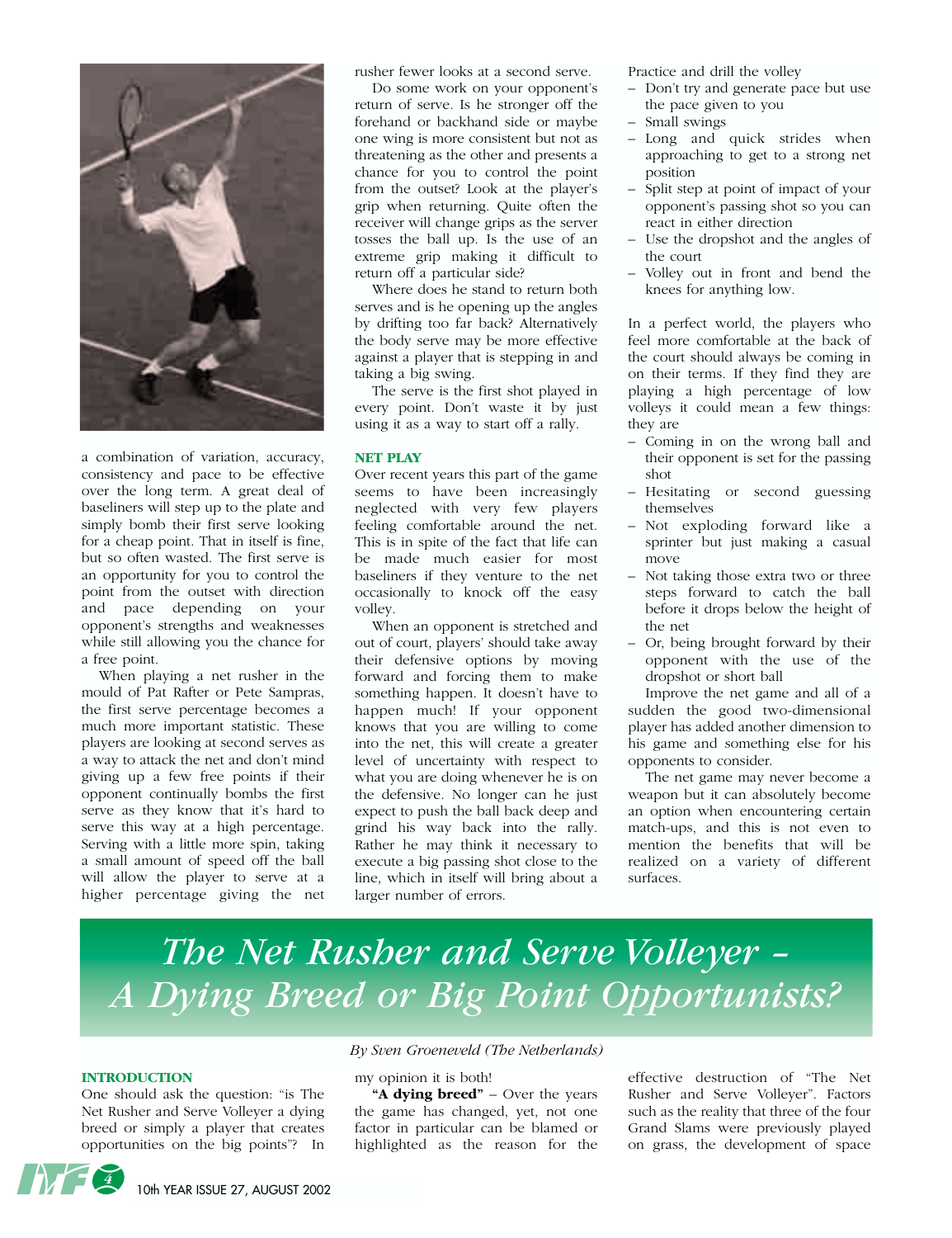age technology for rackets and strings, tennis-balls that appear to be constantly altered in size and weight, large sums of money that have attracted more players to the game and advancements in science and technology that have facilitated these players in becoming better overall athletes have all played their role. More and better competition is the result and the subsequent schedule that is forced upon the players is tough. Players experience more injuries (despite improved injury prevention) and are forced into earlier retirement. Only a very select few can survive with this type of game but the question remains, for how long?

**"Big point opportunist"** – This is the present and future of tennis that we as coaches and players should all focus on. I believe we will continue to see more and more players develop an all round game. Yet, to best develop as a player, you will need to learn how and when to rush the net and to use the serve and volley as a change up.

Below, you will find several different on court situations that you can create as a Net Rusher and Serve Volleyer (in my eyes an opportunist) against two types of players.

#### **CREATING THE OPPORTUNITY**

The Opportunist will not be intimidated by any situation that he or she will be faced with on court. Opportunity is always around the corner. That is, **the element of surprise**, **taking away time** from their opponent, **reducing angles** that can be used against them, **conserving energy** after a long point, taking a player out of their **comfort zone** and **intimidating** (with their game!) are all net rushing/serve and volley strategies and tactics that create opportunities. In using opponents with two different styles of play as examples, the Counter Puncher and the Aggressive Baseliner/Good Returner, you will see how you can benefit from both rushing the net and serve and volley tactics.

#### **THE COUNTER PUNCHER**

First of all what is a "counter puncher"? A counter puncher is a player that will use the angles and the speed of the ball that their opponent creates. The counter puncher is the one player that is most difficult to surprise since they have a very large comfort zone. The counter puncher wants you to give them speed and angles so they can use

the element of surprise in their favor. They are not known for their creativity but more for their reactivity. Both rushing the net and serving and volleying forces them into a situation in which they have to create instead of react.

Against the counter puncher however, rather than asking when the serve and volley tactic should be used, it is more pertinent to question what type of serve should be used in order to follow it up to the net.

Since the element of surprise and speed are not factors that trouble the counter puncher, the type of serve used becomes critically important.

#### What type of serve?

- **• Speed** should only be used if the placement of the serve is into the body of the counter puncher.
- **•** The body serve is the **percentage** serve. First, determine the weaker side of the player and pick which side you are going to. Yes side! Some of the very best body serves are those that curl into either the right or left hip of the player. Hereby you can decide to which side the player will move to hit the return and therefore provide him with **less angle**. Obviously, you would prefer them to move to the sideline to hit their return thereby creating an open court or allowing you to play behind them when they try to recover.
- **•** Kick serves: to give yourself more **time** to get into the net and give them **less speed and angle** to work with.
- **•** Slice serve: although it is a harder serve to come into the net on, it can still be effective. Especially when **time is taken away** from the counter puncher and they are forced **to create**.
- **•** Your best serve, come in after it to save energy after a long point, first serve down the T, to give them less angle to work with.

Now, the next question is how to "rush the net"? Rushing the net can be done within the rally or with a return of serve. When, and how, is it most effective to rush the net against the counter puncher?

#### Within the rally

**•** Since the counter puncher likes speed and angles, and have larger comfort zones, we have to look to rush the net down the center of the court. The shot should not be hit

with pace but with great placement. Foot speed should bring you close into the net, before the ball reaches the baseline at the counter puncher's side. This will give you the upper hand, however, do not forget that the counter puncher has good hands and might surprise you with a lob. At least you have forced them to create something and that is not what they like or do best.

#### Return of serve

- **•** It is more than likely that the counter puncher is a percentage player and not much difference lies between their first and second serves. However, to create a higher percentage play, look to take the second serve return very early, taking away time from the counter puncher. Also place it down the center with depth to provide them less angle to work with.
- **•** Although they have a larger comfort zone you can still force them out of it. You can create an element of surprise by dropping the second serve return short and following it up to the net. This forces them to create a different shot and while it may be a lower percentage play, it does represent a great opportunity to make the counter puncher think.

#### **THE AGGRESSIVE BASELINER AND GOOD RETURNER**

The definition of this type of player is self-explanatory. The player has a very aggressive backcourt game that forces their opponents into defensive situations and exerts added pressure as points continue. This pressure is not only evident in your return game but also applies to your service game as this type of player has a very strong return of serve. So, how do we use and benefit from rushing the net and still use the serve volley game to create opportunities?

Since this player has a very good return, the element of surprise is a factor that should be used in the game plan. In doing so, we should focus on **when** we should use serve and volley as a tactic to create opportunity. In general these players that have a good return are even better when they are given a target. This emphasizes the importance of timing when to follow your serve up to the net.

#### When to Serve and Volley

**•** As these players love to be in control of the point from the time

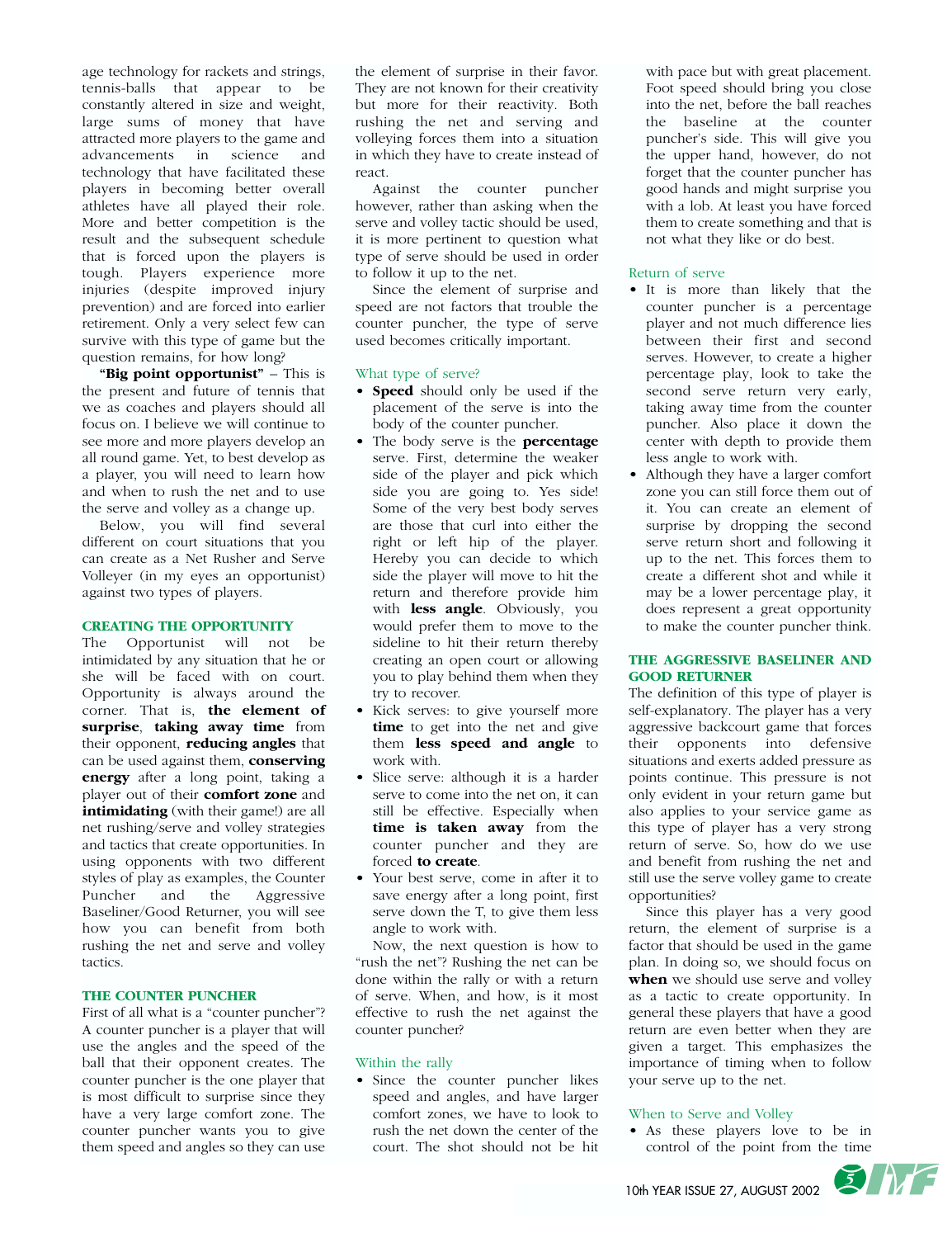

the first ball is hit, you have to force them out of their zone and into a defensive position. By sensibly picking your time to serve and volley you can create an element of surprise and intimidate them with your tactics. The most crucial moments are those when the game appears to be slipping out of your hand. On scores like 0-30, 15-30 and deuce, when a potential break point is on the line consider using the serve and volley as way to get out of this situation. However, when you decide to do so, make sure you are hitting your best serve and go for the easy volley. Even the best returners in the game do not like to be pressured, challenged or forced with less time to set up for their favored shot.

**•** On your second serve look to go wide on the deuce side and to the T on the ad side. As you are playing against a good returner and aggressive baseliner you have to take into consideration that they will be looking to hit their inside out forehand as often as possible. (In the case of a lefty, the opposite applies.)

#### When to Rush the Net

Obviously the Aggressive Baseliner likes to start the point with a high percentage serve and then force you into defense with their groundstrokes. Rushing the net on their serve can be most effective. This can be done on both a first and second serve. The element of surprise and tactical intimidation can force them to press more on their first service, resulting in a lower first serve percentage and maybe even some double faults. Also, by rushing the net in this way they have less time to set up, which may in turn force them to go for a different or more risky shot.

Rushing the net from the back of the court can also performed through counter-attacking one of their baseline power shots or taking a larger swing at (and more risk on) their second serves. This will force a shorter ball for you to come in on.

- 1. Rush net with the return of serve.
- **•** On a first serve, try to pick your time (as mentioned earlier when a breakpoint is on the line). Against a right hander on the ad side, look to rush the net when they go for the T. Try to block it short, down-the-line (their body weight will be leaning to their left) to take away time, to force them to cover a larger distance and to create your own angle. If you play against a lefty, you would do this on the first serve on the deuce side.
- **•** The second serve always represent a good opportunity to apply pressure on an Aggressive Baseliner. You have to take away time and apply the pressure on their service when they least expect it. In general when they go down the T with their second serve it is always a good time to approach down the line and a bit short. This will force them to move in a direction that does not come naturally as they are more than likely to be readying themselves to play their inside out forehand.
- 2. Rush net from the back court.
- **•** Take a swing at their second serve to set up a shorter ball for you to come in on. This will create more

opportunities than any other, when playing against this type of player. Make sure you go for a percentage shot either down the center or crosscourt. Both will give you the upper hand from the time the ball is put into play. Use this to get them out of their zone and put yourself in charge.

**•** In playing an aggressive baseliner not many opportunities will present themselves from the back of the court unless you take some chances and use some of the tactics highlighted for use against the counter puncher. For example, look to negate his angles with hard hit shots down the line. That is, provide them less time and angles to work with and force them to provide you with opportunities for you to go to the net, take control and ultimately win.

Note: Clearly there are other types of players than just the Serve and Volleyer and Net Rusher playing the game and as a result some of these strategies and tactics will be able to be employed with good effect among those players as well.

#### **WHAT TO DO IN GETTING THERE**

Having got to the net either via serving and volleying or rushing it, you are immediately faced with prospect of how to best cover it. You might want to consider these few handy tips in getting there.

- 1. Make sure you shorten your back swing while approaching the net and keep your head up after your serve.
- 2. Keep your racket head up.
- 3. Use a split step at the moment the opponent makes contact.
- 4. Lower your center of gravity (wider base).
- 5. To cover your angles, move in a straight line. (Following the line of the ball is not always the best solution as this can create angle).
- 6. Keep your shoulders square to the net.
- 7. Do not favor one side (forces the passer to guess).
- 8. Drop your volley short when it is below the net.
- 9. On difficult volleys, volley back to where the ball came from.

Now we arrive at the most difficult part of it all. How to improve your game of Opportunity? While there are many drills that can be applied to improve your opportunities to win, those to follow are specifically

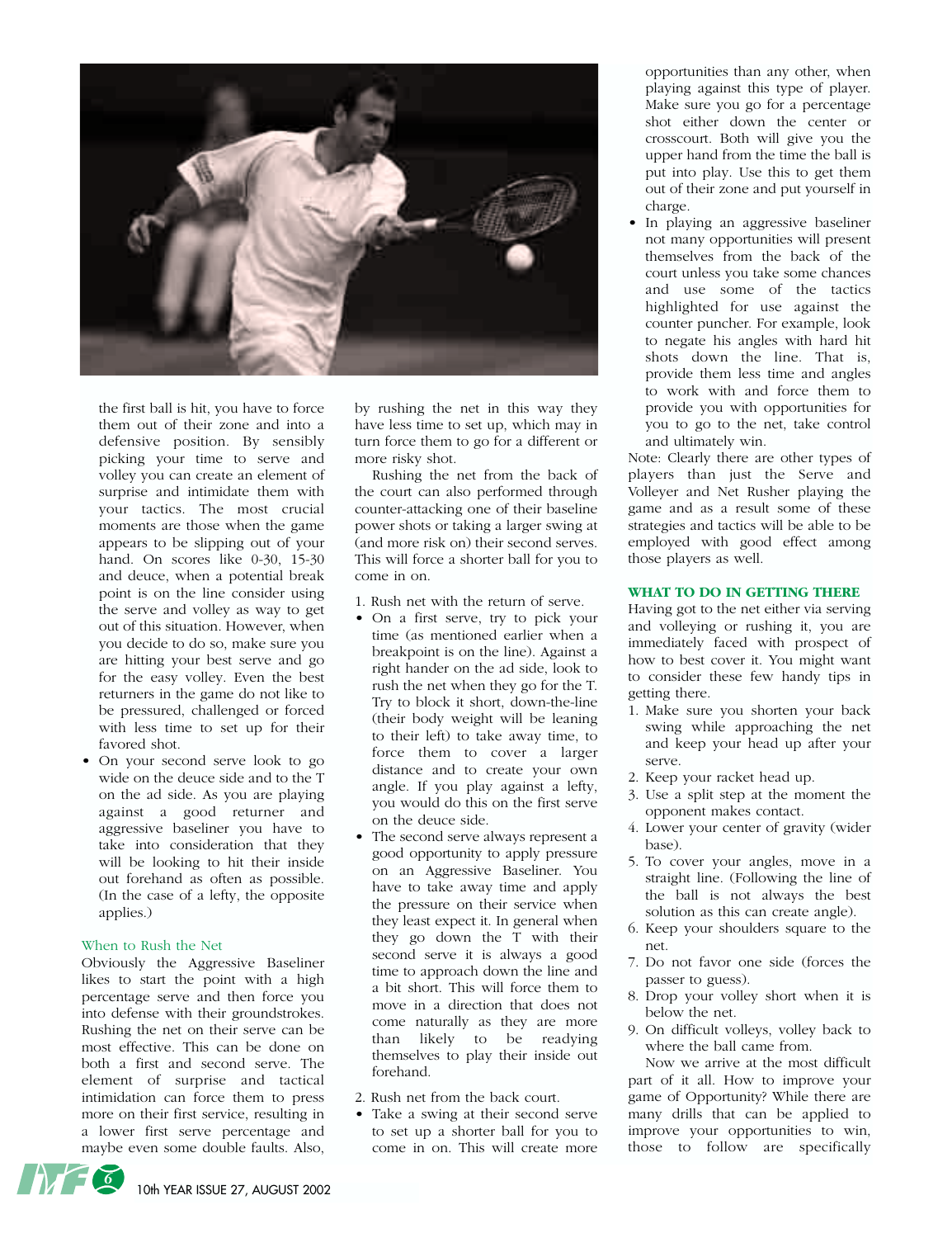designed to enhance one's serve and volley and net rushing skills. The most important part of this entire process however, remains that you make sure that you already possess good serves, volleys, returns and groundstrokes.

#### **DRILLS AND GAMES FOR THE SERVE AND VOLLEYER**

- 1. Use targets in the service box to improve your placement. Focus on the body serve and the different aspects of it discussed earlier.
- 2. Shadow a serve and follow it up to the net. A ball will be fed to volley. Focus on keeping your head up and split stepping. (This 'saves' your shoulder after serving lots of balls.)
- 3. Play a game till 11 where you have to serve and volley on both serves only using half the court.
- 4. Serve and volley and the first volley

has to be played behind the service line in the full court.

5. Full court game but only one serve. Serve and volley is obligatory. (Play table tennis style with each player serving 5 points). One point will be subtracted for a service error.

#### **DRILLS FOR THE NET RUSHER**

- 1. The classic approach drill: feed ball to either side and make the target deep in the center of the court. Draw lines on the court to represent the target.
- 2. Game: Feed from center of court and have the player on the other side approach down the center of the court. Play the point out with only points that are finished with a volley counting. Play to 11.
- 3. Play points: Both players, at opposite ends of the court, start in the doubles

alley on the baseline. One player feeds the ball to his opponent's far corner, the reply has to be played down-the-line. Play point out but neither player scores unless point is won with one player at the net.

- 4. Chip and charge. Second serve return; place different targets at the back court and follow it up to the net.
- 5. Return of first serve to T: Shorten your back swing, block the return down the line and follow it to the net.
- 6. Play a game to 21 with one serve. Points are worth double when won at the net either by the server or returner. Switch server every 5 serves.

Good luck in creating new **opportunities** both on and off the court!

# *A Winning Game Plan for All-court Players*

#### **DEFINING AN ALL-COURT PLAYER**

An all-court player is simply a player that is skilled in executing from all areas of the court. It is a player that is equally adept at serving and volleying, attacking short balls, playing aggressive baseline points, and neutralizing the point when on the defensive.

As an all-court player you will nonetheless need a winning game plan. Or if you are a coach, you will need to be able to teach a winning game plan. Just how simple is it? Well, by following a basic set of guidelines you can be assured some success. That is, in order to provide a clear picture of an all-court player's objectives we will firstly summarize the basic principles of singles strategy before discussing an all-court player's specific goals against varying styles of play.

#### **WINNING SINGLES STRATEGY CONCEPTS**

There are a few basic concepts that every player should adhere to in order to insure a winning tactical game plan. These concepts are determined by the dimensions of the tennis court, which do not change no matter where you are playing in the world. Just like there are scientific principles to adhere

#### *By Craig Tiley (South Africa)*

to with regard to technique, there are some basic principles to follow with respect to strategy and tactics. Use the following 10 concepts in developing your decision-making skills in singles.

#### **Concept 1 - Play consistent percentages**

A simple plan is to reduce the amount of points lost by unforced errors and increase the number of points won by forcing your opponents into error. Unforced errors are mistakes made with no applied pressure from your opponent. Forced errors are not necessarily mistakes, but rather the loss of a point from applied pressure from your opponent. In singles, the three most important shots for consistency focus are the serve, return and approach shot.

#### **Concept 2 - Know the zones**

Use the analogy of a traffic light as follows:

- Red Zone Baseline area –Safe, consistent play
- Yellow Zone Mid-court area –Proceed through, approach
- Green Zone Forecourt area –Go, go for the put-away

#### **Concept 3 - Understand the target areas**

- The closer to the net the greater the potential angle.
- Height equals depth Aim for a 3'-6' window over the net.
- Safeline An imaginary alley inside the singles sideline (use for approach shots). Don't necessarily aim for the sideline.
- Safe spots Are predetermined target areas, for example, when forced wide, hit high and deep down-the-middle to buy time for recovery.

#### **Concept 4 - Limit direction changes**

The difference between down-theline and crosscourt is very small. The prospect of committing an error increases when changing direction off a deep crosscourt ball.

#### **Concept 5 - Center the ball**

The best error to make is long. When drilling, use the two-bounce concept: the second bounce has to land in between imaginary lines extended from each singles sideline. Centering the ball will reduce the opponent's hitting area and angles.

#### **Concept 6 - Attack the short ball**

Determine your short ball range, that is, the number of steps taken to reach a good volleying position

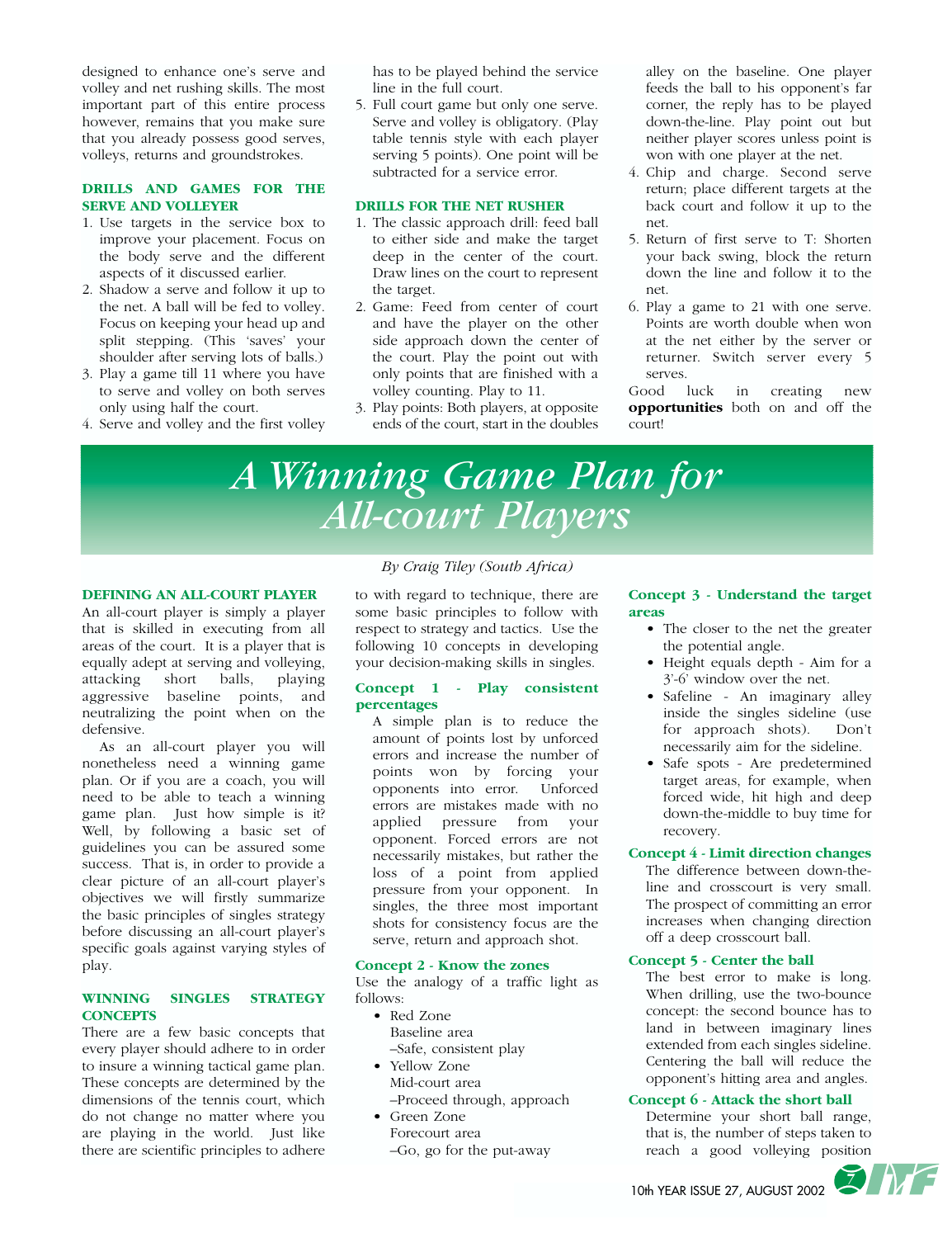

(G.V.P.) by the time your approach shot bounces. Approach to the opponent's weaker side, that is, the side they hit higher and longer. Approach up the safe line and move through the approach shot to gain proximity to the net. Effectiveness at the net should result in winning 2 out of 3 points  $(66\%)$ .

#### **Concept 7 - 1-2 Sequence**

Use the 1-2 sequence for the following: Approach and volley; low volley and high volley; 1st then 2nd passing shot; and serve and volley. Emphasize winning the point on the second shot, for example, when an opponent advances to the net, hit your first passing shot at them or to their weaker volley and then win the point with your second pass.

#### **Concept 8 - D.N.O.**

When on the baseline, play according to your position – either defensive, neutral, or offensive. Defensive is behind the baseline, neutral is on the baseline and offensive is just inside the baseline.

#### **Concept 9 - Hold the line**

On low volleys at the net, the percentage play is to hit down the line. Use the safeline target.

#### **Concept 10 - Change gears**

Change tactics and rhythm when needed by using the following:

- More or less topspin
- Underspin backhands
- More height over the net
- Stay on the baseline longer
- Vary speed of the ball
- Attack only on a very short ball • Hit your 1st serve as if it was your 2nd serve
- Take more time between points

#### **TACTICS FOR AN ALL-COURT PLAYER AGAINST VARYING GAME STYLES**

#### **Versus a Serve and Volleyer and/or Net Rusher**

In order to counter the effectiveness of a very aggressive player, that is a serve and volleyer, you should adhere to the following goal priorities:

- 1. Serve management It is critical when competing against a serve and volleyer to have effective management of your own serve. This includes:
	- Serving a higher percentage of first serves even if it means hitting with more spin and less speed.
	- Developing effective targets such as serving to the body to prevent the opponent from attacking your serve.
	- Playing aggressive serve games by looking to serve and volley more often.
- 2. Return consistency Since it is more than likely that your opponent will be serving and coming in, you can focus on:
	- Developing predetermined targets and not overly concerning yourself with your opponent but more so on your return.
	- Returning up the middle to eliminate the opponent's potential volleying angles.
	- Executing a return with more topspin to force the opponent to hit up on the first volley.
	- Following the return, hold an offensive position inside the baseline which will reduce the time the opponent has to recover after the first volley.

3. 1-2 passing shot sequence – After the serve your goal should be to make your opponent volley before looking to pass him with your second passing shot opportunity. Use a variety of passing shots such as: a lob, dipping crosscourt passes, and up the line to the safeline target.

#### **Versus an Aggressive Baseliner**

In order to counter the effectiveness of an effective baseliner you should adhere to the following goal priorities:

- 1. Self-focus Repeat the phrase "focus on myself first and the opponent second". It is important when playing an aggressive baseliner to maintain your general status as an all-court player. Do not attempt to match shot-for-shot what an aggressive baseliner can do. Deal with your own strengths first.
- 2. Identify the weakness Every aggressive baseliner will have some weakness such as: does not attack short balls, moves side-to-side better than forward and back, is slow in recognizing short balls or drop shots, does not respond well to balls hit up the middle, or does not like hitting high bouncing balls. Determine the weakness and adopt a game plan that consistently exposes these weaknesses.
- 3. Serve management This is always an important goal regardless of who you play, however against an aggressive baseliner it is particularly critical. Focus on the following:
	- More serving and volleying.
	- Consistently changing your serving targets and using a variety of spin and speed to prevent the opponent from "grooving" their returns.
	- Using more body serves.
- 4. Aggressive return games To add pressure, do the following:
	- Attack second serves by approaching up the middle.
	- Return with heavy topspin.
	- Atempt to place the server on the defensive on the return.

#### **Versus a Defensive Player**

One of the easiest opponents to develop an effective game plan against is one that plays too defensively. Your goal priorities should be:

1. Attack – Increase the frequency with which you serve and volley as well as your aggressiveness in returning your opponent's serve. Make the defensive player utilize their defensive skills at every



10th YEAR ISSUE 27, AUGUST 2002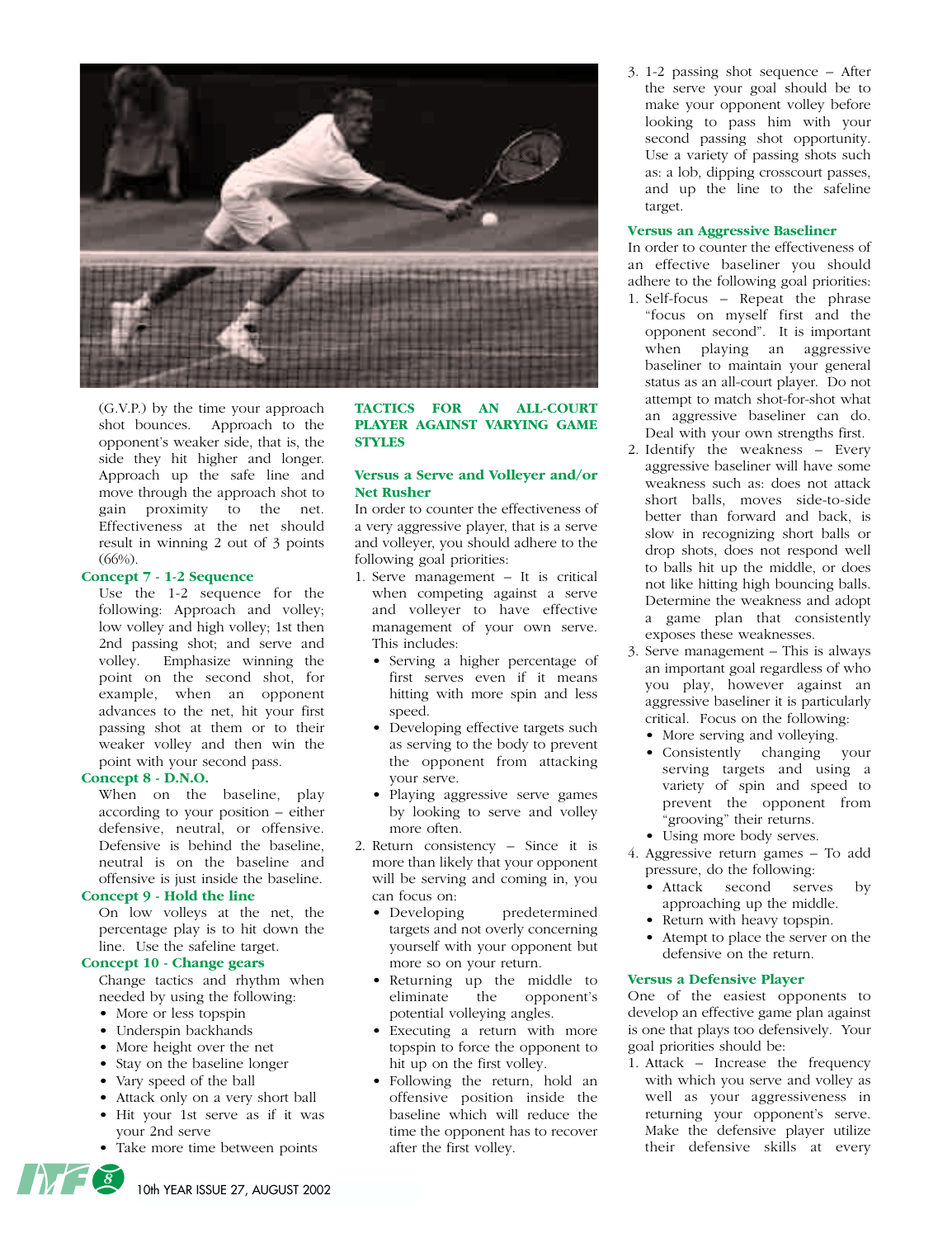opportunity. Do not rush. Use safe targets and reduce the number of angle opportunities by attacking up the middle.

2. Adjust – While you should look to attach at every opportunity, mixingup your game plan by occasionally staying back, playing some higher balls and bringing your opponents to the net with dropshots or short balls to make them volley can also be very effective.

#### **DRILLS AND GAMES TO REINFORCE MAKING THE RIGHT TACTICAL DECISIONS (LIVE BALL)**

#### **Serve Management**

**Drill 1 – Serve Pressure:** Play a set where the server is only allowed two second-serves per game.

**Drill 2 – 7-11:** Play to eleven points however the returner starts up 7-0. This drill could also be adjusted to 5- 11. The server must serve and volley. **Drill 3 – 10 points:** Play a serving game where you count the number of first serves. Play a total of 10 points each game and keep track of your serving percentage. Play the point out after each first serve.

**Drill 4 – Sequence:** Play points but in order for the point to count, the serve, return and first volley must be in. Play to 11 and then switch serves. **Drill 5 – Side-out:** Play to 11 points, serving until you lose the point. When you lose the point serving your opponent now becomes the server and that particular point does not count – you just lose the opportunity to serve.

#### **Return/Groundstroke Consistency**

**Drill 6 – Grinder's Paradise:** Play to 11 points. First 6 balls have to be in for the point to start. Every ball has to be hit with topspin and with height over the net. You can adjust to reduce the target area to behind the service line. No serving.

**Drill 7 – 5-5 Challenge:** Both players

start on the baseline. One player feeds the ball in and you play the point out. Both players start at 5 points and the goal is to reach 10 before 0. You lose a point for an unforced error and win a point with a winner and when you force your opponent into error.

**Drill 8 – Forcing Special:** Play to 21 points but you can only win a point with a winner or forced error. Unforced errors do not count. No serving.

**Drill 9 – Scramble Singles:** The entire singles and doubles court is considered "in." One player feeds a ball and you play the point out. Play to 11. No winners can be hit in the first game, however in the second game to 11, winners count.

**Drill 10 – Alley Rally:** Both players stand facing each other in the alley. One player feeds a ball in and play the point out. Play to 11 but the ball has to land in the alley for the point to count.

Good luck and go for it!

*Tactics for Advanced Clay Court Tennis*

#### **INTRODUCTION**

Tactics is a crucial part of the game at all levels of play. However, the more I see professional tennis matches, the more I am convinced of its absolute importance at this level.

In fact, I believe that one of the reasons why Juan Carlos has improved his game so much during the last few years has been our ability to analyse his opponents and his adeptness in applying all of the tactical concepts he has learned in matchplay. This is what I call "tactical maturity".

Playing on clay is a tradition that many Spaniards, Continental European and South American players have experienced since childhood. In many of these nations, clay court clubs prevail, children are introduced to the game on clay and most tournaments are played on the "red stuff". Players quickly become used to getting their socks dirty, and mothers quickly become used to soaking their red clothes! I think that the dream of all clay court players the world over is to win Roland Garros.

However, with Juan Carlos things were a little bit different as he started

#### *By Antonio Martínez Cascales (Spain)*

playing the game primarily on hard court and we used to combine practices and tournaments on clay and hard courts to better provide for his long-term development as an all round tennis player.

For Juan Carlos and many other claycourters, growing up as a tennis player on a clay court has several advantages as players tend to develop:

- A more consistent game,
- Very strong groundstrokes,
- Patience,
- Good physical endurance.

However, it does have it's disadvantages:

- Less focus is often placed on the development of their serve, return and net game.
- The longevity of the top clay courters is typically shorter than the serve and volleyers as it becomes increasingly difficult to sustain the high intensity required to compete in long matches year after year.

That said, claycourters should not be demoralized when they play on hard courts. I think it is a matter of practice, patience and understanding. Juan Carlos likes to play on grass and fast courts. I think he needs to practice and be exposed to a little more hard court tennis to do something very special in the important hard court tournaments.

#### **GAMESTYLES, STRATEGY AND TACTICS ON CLAY Gamestyles**

In many tennis texts you can read that there are two types of gamestyles, which best fit with clay court players: the aggressive baseliner and the counter puncher.

In my opinion, the counter puncher, a type of defensive baseline player who reacts to their opponents and allows them to dictate the play, no longer exists in the modern men's professional game.

Professional male players are nowadays very fit and extremely strong. Almost all of them hit the ball very hard, move and cover the court very well, and are tactically very aggressive.

Obviously, there are some players who play a little bit further back from the baseline than others, and hit with more heavy topspin, greater height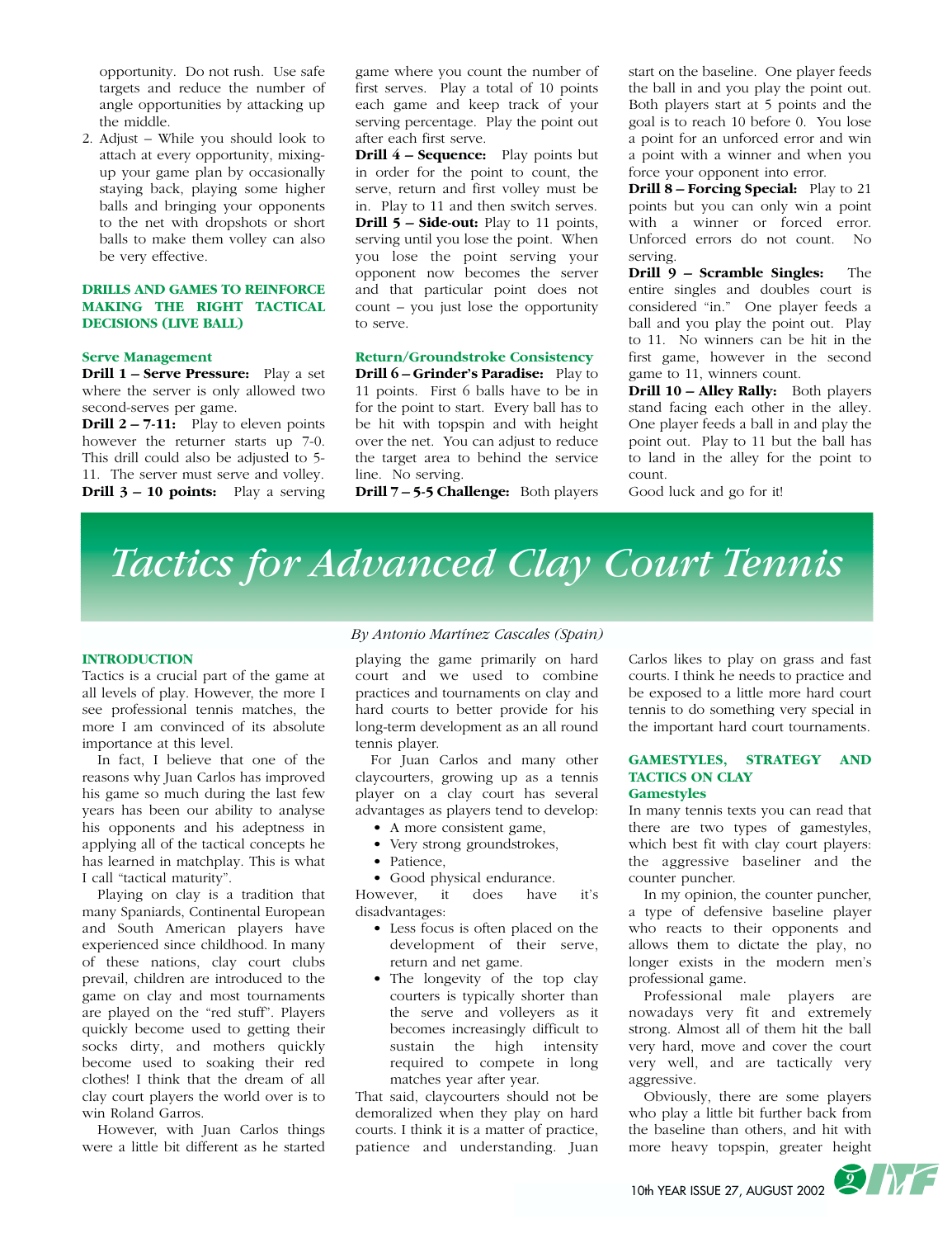

and deeper ball trajectories.

I think that the modern clay court player uses, or at least tries to play with, an attacking game based around their powerful groundstrokes (the forehand is the big weapon that is used to dominate points from the back).

In general, these top clay courters tend to vary their personal gamestyle depending on the opponent and court surface. They are very effective on all types of courts but obviously more so on the slower surfaces. We are seeing however that clay court players can adapt to fast courts quickly and are developing more all round gamestyles in the mould of Agassi, Hewitt, and Safin. For instance, Juan Carlos, Moya and Corretja have all had very good results on hard indoors and outdoors and, even, on grass!

In the modern game at the top level, gamestyles tend to equalize. You will still find players who base their game around the serve and volley but they play reasonably well from the baseline. The same happens with the claycourters. They base their game around the groundstrokes but are capable of playing a good net game when necessary. For this reason the number of all round players has grown and pure serve and volleyers or defensive players are increasingly rare.

#### **Basic strategy**

What should be the basic strategy for a clay court player? According to my experience, I think it can be summarized as:

- Attacking from the baseline,
- Moving the opponent and,
- Forcing the opponent to make mistakes.

#### **Tactical aspects**

I like to break down this strategy into different tactical aspects according to the game situations. A good claycourters has:

- A forcing serve,
- An attacking return,
- A strong and dominating baseline game comprised of consistent groundstrokes,
- A solid net game when necessary,
- A sound passing game.

Additionally, there are certain other important elements to be taken into account:

- **Movement**: Effective court positioning and movement.
- **Physical**: A good endurance base.

• **Mental**: Mental toughness. Let's now analyze all of the aspects mentioned above.

#### **A forcing serve**

Clay court players do not usually have a dominating serve the same way all round or serve and volley players do. However, all of them try to improve the serve as much as possible in an effort to force their opponents and start the point aggressively.

In the case of Juan Carlos we are trying to improve his serve to make him more aggressive on all court surfaces, but this will obviously be of particular benefit on the faster courts.

Worth noting however is that there are clay court players who have very good serves such as El-Aynaoui or Kuerten. Their serves, in much the same way as those of serve and volley players, allow them to dictate the point from the outset.

Tactically speaking typical clay court serve patterns include the following:

- **Right service box**: Wide serve, down the line return by the opponent, inside out forehand long or short to the backhand side of the opponent (right handed).
- **Right service box**: Same as above but the inside out forehand long or short goes to the forehand side of the opponent (right handed) to wrong foot the player.
- **Right / Left service box**: T serve, any kind of return by the opponent, use the best shot to the weak side of the opponent.
- **Right / Left service box**: Serve to the body, any kind of return by the opponent, use the best shot to the weak side of the opponent.
- **Left service box**: Wide serve, any kind of return by the opponent, use the best shot to the weak side of the opponent.

Serve and volley plays (regular or drive volley) are less common but can be used in several situations to surprise the opponent (set / match balls).

Variation of the serve characteristics, direction, speed and spin are also very important.

#### **An attacking return**

The return of serve is crucial on clay and players should be quick to take more advantage of not so hard or wellplaced serves. They should try to return with their best shot to the weakest shot of the server or, at least, try to play a forcing return. This forcing return is usually a deep ball, played higher, which allows the player to recover his position and keep the server well behind the baseline.

Juan Carlos, as well as other claycourters such as Kuerten or Corretja have very good return of serves.

Common clay court return patterns are, among others, the following:

- **Against a hard serve**: Block return. Deep and high if possible when the server stays back or low and short if the server approaches the net. Try to recover your position. Be ready to run and to defend the point. Look for opportunities to take an attacking position.
- **Against a weak serve (usually second serve)**: Attacking return. Deep down the line or crosscourt to the weakest side of the opponent. Or short to move the server. Try to win the point if the<br>serve provides you that serve provides you that opportunity or if not, assume an attacking position after the serve.

One point to remember here is that good concentration, effective reading of the cues that the server can provide, as well as previous analysis of the server's tendencies can help a lot when trying to anticipate the direction of the serve.

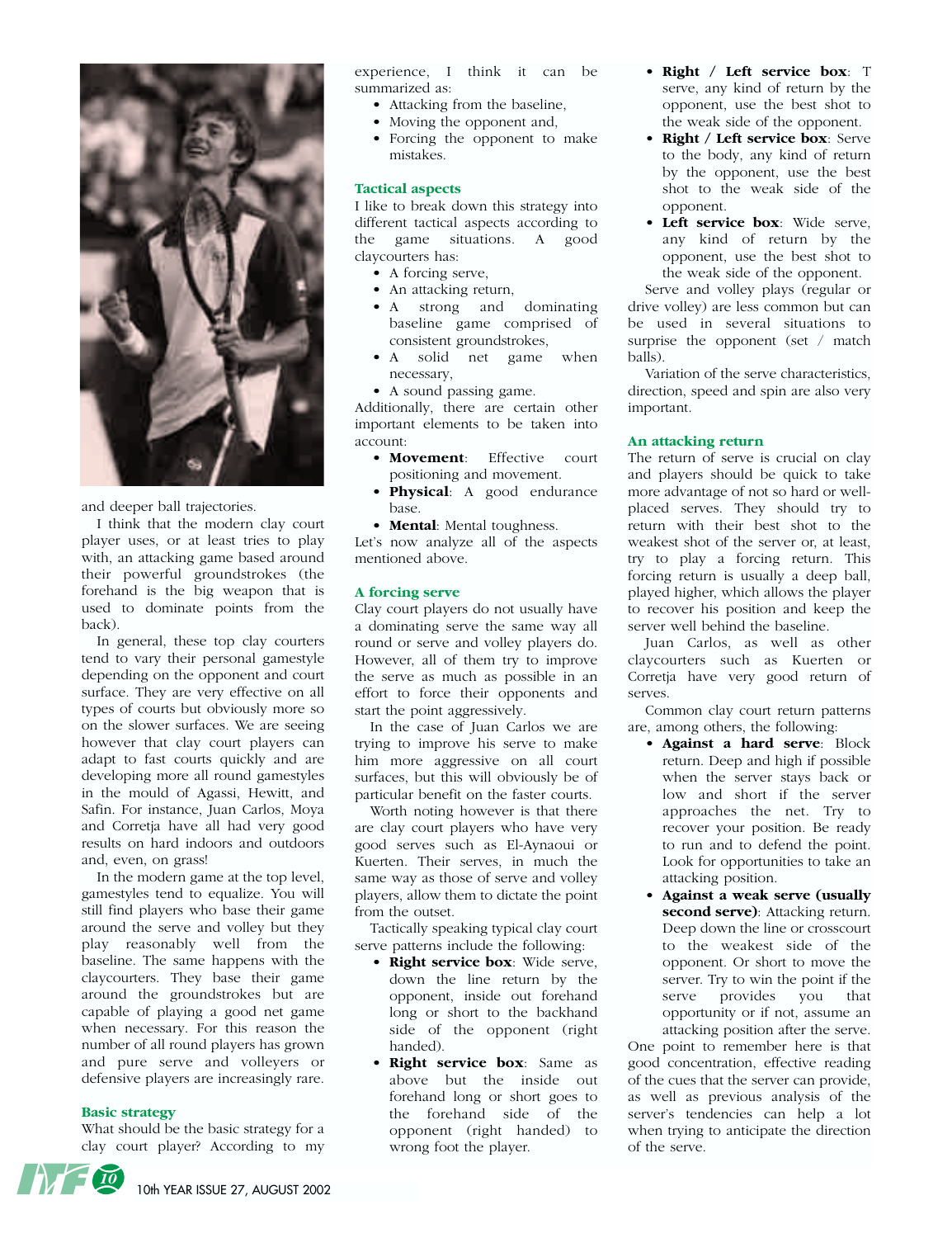#### **A strong and dominating baseline game comprised of consistent groundstrokes**

Groundstrokes are of key importance in clay court tactics. We all know that clay court specialists base their strategy around their best shot, which is usually the forehand. This is the case of Juan Carlos, El-Aynaoui, Moya and others.

So, players want to use their best shot as often as possible to dominate the point from the baseline. How do they do this? They use the **inside out forehand.** That is why this is one of the most important strokes for a clay courter. In my opinion, the secret of this shot is not the stroke itself, but the positioning and movement of the player before hitting the ball and the direction of the stroke that can be hit for a winner or as a preparatory pointwinning shot.

In hitting this stroke players should be able to move around their backhand to surprise their opponent, especially when the ball is in the opponent's court. Lateral movements are crucial for it's success and hitting in front while stepping into the ball is another important component. This shot should always be hit with high ball-speed. Basic directional patterns for the inside out forehand include:

- Deep towards the opponent's backhand (to wrong foot the opponent),
- Short and angled to the left of the opponent, and
- Deep and fast to the opponent's forehand ("inside in")

In wanting to hit hard and penetrating strokes, claycourters will use a **regular forehand.** This stroke has also changed in the modern clay court game. Years ago, clay courters hit balls with heavy topspin and high trajectories. Nowadays, the forehand is a flatter, faster stroke played with a lower trajectory. It is mostly used to win points from the baseline or from inside the court. High bouncing balls are generally played with a flat, hard forehand.

These days all claycourters need a very complete game from the baseline, and for this reason the **backhand** has become an increasingly aggressive stroke. In fact, there are some very good clay court players who possess better backhands than forehands: Gustavo Kuerten, Alex Corretja, Gastón Gaudio and Albert Costa. While these players still win many points with their forehands, it is their backhand strokes that are feared by their opponents. The most used backhand tactical patterns are:

- The flat down the line backhand to the opponent's forehand (right handed),
- The short crosscourt backhand to the opponent's backhand to open up the court.

On clay courts in endeavoring to set up a point winning shot, players can spend considerable time **rallying** from the baseline. The basic patterns in this game situation are:

- Moving the opponent by:
	- ° Changing directions,
	- ° Playing wrong foot,
	- ° Playing the big X (deep crosscourt to one side and short crosscourt to the other side)
- ° Forcing the opponent to come to the net,
- Attacking the weaker side of the opponent,
- Keeping the opponent behind the baseline,

• Playing winners from the baseline. The surprise factor is also very important from the baseline. That is why we have been working a lot with Juan Carlos on his **drop shot**. I really believe that this shot is very important on clay as it can be used to disrupt the rhythm of the opponent and can in itself be the catalyst in winning many points by making the opponent run forward. Drop shots are usually played when the player is inside the court or on the baseline, never behind the baseline. An important technical tip here is that to better disguise the shot, players should use the same grip and backswing that they use for their regular forehands.

#### **A solid net game when necessary**

In general, all clay court players should try to win more points closer to the net. However, those who are very strong from the back seem not to need a net game.

One thing which is very common with some of the claycourters is that they know how to volley and hit the smash technically quite well, but they do not really know how to "play" very well close to the net or when to approach the net. Playing at the net is not only a matter of having good and soft hands, but also of moving well and finding oneself comfortable there – something that is only achieved by making a habit of volleying!

Mid court deep or drive volleys as well as close to the net put away volleys are the most common clay court volleys. Apart from the regular and jump smash, I think that the smash played from the baseline is quite common when playing on clay and should also be practiced regularly.

#### **A sound passing game**

Part of being a good player on clay is being able to effectively pass your opponent when he is at the net. The best clay courters are very good at doing this when playing against serve and volleyers and net rushing players. Tospin or flat shots, deep down the line or short cross court are the most commonly used passes while two-shot combinations are also used to good effect.

Lobs, whether hit with topspin or hit flat, are also a good tool for passing the net player. Clay courters need to not only develop good lobbing technique but a sound understanding of when to use this shot (ie. if the net player is very close to the net or he is closing in very aggressively).

#### **Effective court positioning and movement**

Good clay court players have the following court positioning and movement characteristics:

- Play close to the baseline.
- Move to hit as many shots as possible with their big weapon.
- Move forwards to take the ball early.
- Move sideways with great economy.
- Recover their position very well after returning a forcing shot.

Technical characteristics of footwork on clay include:

- Good combination of side steps and cross over steps.
- Ability to slide when the ball is far from reach.
- Ability to move in and out the court to play short and deep balls respectively.

#### **Good endurance base**

Physical conditioning is of foremost importance in pro tennis and helps to determine the gamestyle and the tactics of the players. On clay, matches are longer, points are more difficult to win and players are required to hit many more balls and run many more meters to achieve ongoing success. Consequently, establishing a good endurance base is of paramount importance for all claycourters.

With Juan Carlos we follow special aerobic and anaerobic, lactic and

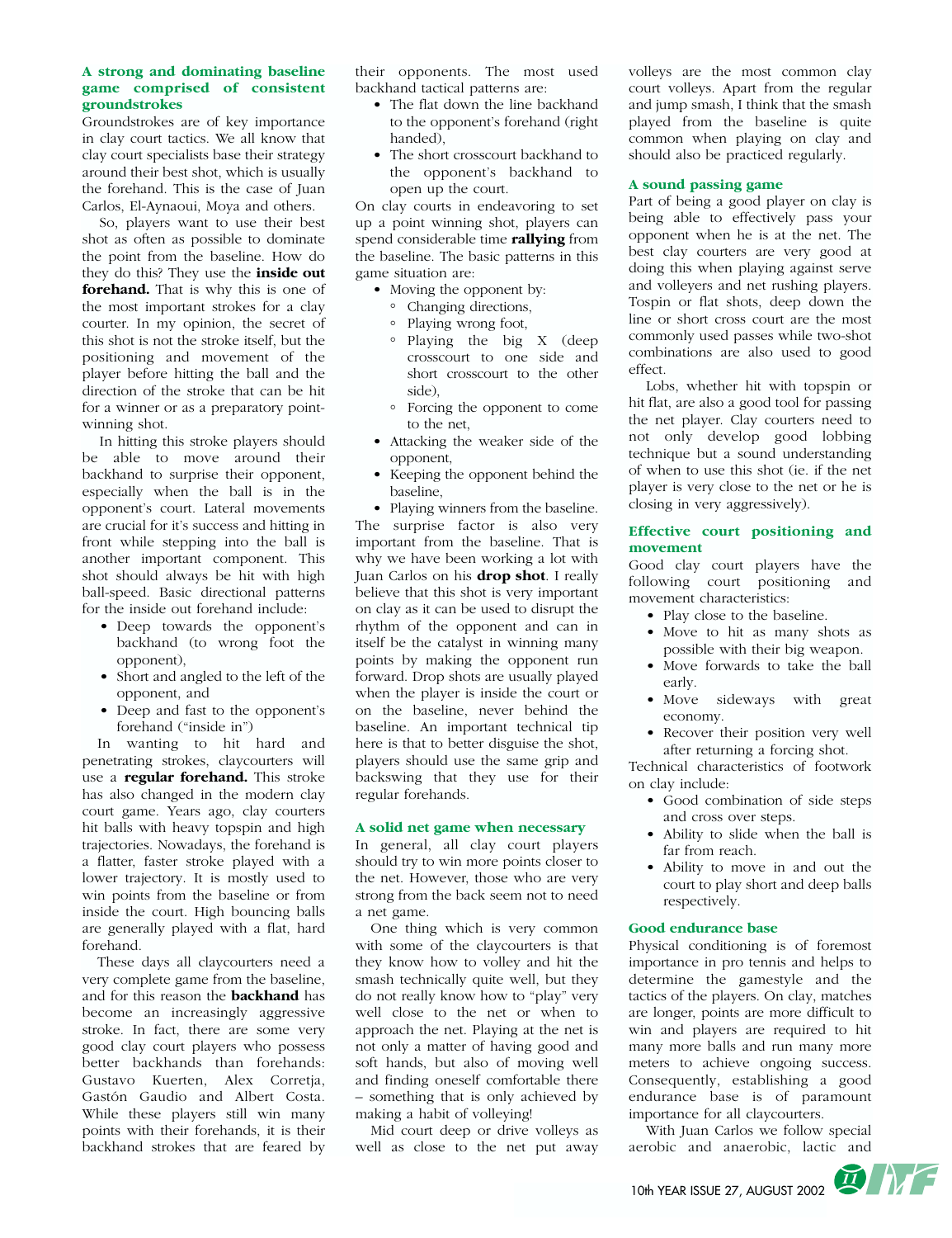alactic, endurance programs both on and off court, with a variety of drills that help him to best develop this type of solid base.

#### **Mental Toughness**

I think mental toughness is also a component of tactics and strategy and, on clay, a very important one.

Clay court tennis teaches the player to fight for every point, even more so than on hard courts where points are

won and lost comparatively easily. On clay, free or cheap points are few and far between. When the top claycourters are on court they are ready to fight and to give 100%; their efforts are maximal and their discipline in preparing for tournament play unquestionable.

#### **CONCLUSION**

Playing on clay is beneficial for all players wanting to develop a more

complete game, improve their physical endurance and their mental toughness. In closing, I hope that I have been able to present some of the most important strategies and tactics used by the best clay court players in the game, and in doing so, have provided you with some information that will help you in your coaching pursuits.

# *Fast Court Tactics – Part 1*



Fast courts include grass, and some hard courts and carpets. On a fast court the ball tends to skid and the bounce is relatively low. Altitude and the type of ball can also affect the speed of the game. A lighter ball or high altitude can make a medium paced court feel like a fast one.

Prior to discussing the actual tactics, let's review some of the mental, physical and technical factors that are likely to promote success on fast courts.

#### **MENTAL FACTORS**

Fast court tennis requires intense

#### *By Tom Gullikson and Doug MacCurdy (USA)*

short-term concentration. Everything is happening so quickly that the player has to be totally focussed to handle the speed of the ball. A momentary loss of concentration may cause two or three loose errors and result in a service break, as well as the loss of a set.

The basic mental approach to fast court tennis should be to dominate the opponent and dictate the tempo of the points. Just reacting to the opponent's shots does not get you very far on fast courts.

One of the most difficult challenges for a player that prefers slow courts, when competing on fast courts, is understanding and accepting that they will make many more errors than normal. There will also be a feeling that it is difficult to establish much rhythm. Learning to accept these conditions and deal with them is part of playing on fast courts. Remember that both players will get more cheap points.

Overall, the scores of sets are usually considerably closer on fast courts due to the fact that there are less service breaks. As such, the player must feel comfortable and confident late in the sets and in tie-breaks.

#### **PHYSICAL FACTORS**

Seeing the ball well, and fast reaction and response times are great assets. Combined with good anticipation skills, these elements allow the player to use the fast court to his advantage.

Explosive movement is a key and should be emphasized in the training. Since the ball tends to stay low, players generally have to get down and stay down during the preparation, even more so than on slow courts. Dynamic balance is at a premium since all the movements must be performed quickly and efficiently.

During a stretch of fast court tournaments and practice, be sure the players maintain their level of endurance with off-court training since there will be less aerobic benefit from the tennis itself.

Warm up well before playing on fast courts. The player must be ready to make quick and often fairly jerky movements right away.

#### **TECHNICAL FACTORS**

Players win on fast courts with a variety of game styles, strengths and weaknesses. Slice serves, in particular, are very effective on fast courts.

Great serving is an obvious asset. Strong servers often win over 80% of the points on first serve on fast courts. Good placement, combined with sheer power, will reap many dividends. Slice serves are very effective on fast courts.

The second key is the return of serve. In men's tennis on grass courts, the average number of balls per point is less than two in matches involving big servers. The serve and missed returns account for a huge number of points. Returning first serves with reasonable consistency and effectiveness, and taking advantage of second serve opportunities are what set up service breaks.

The ability to load quickly and make compact strokes when necessary on service returns is invaluable. Producing neutralizing and offensive

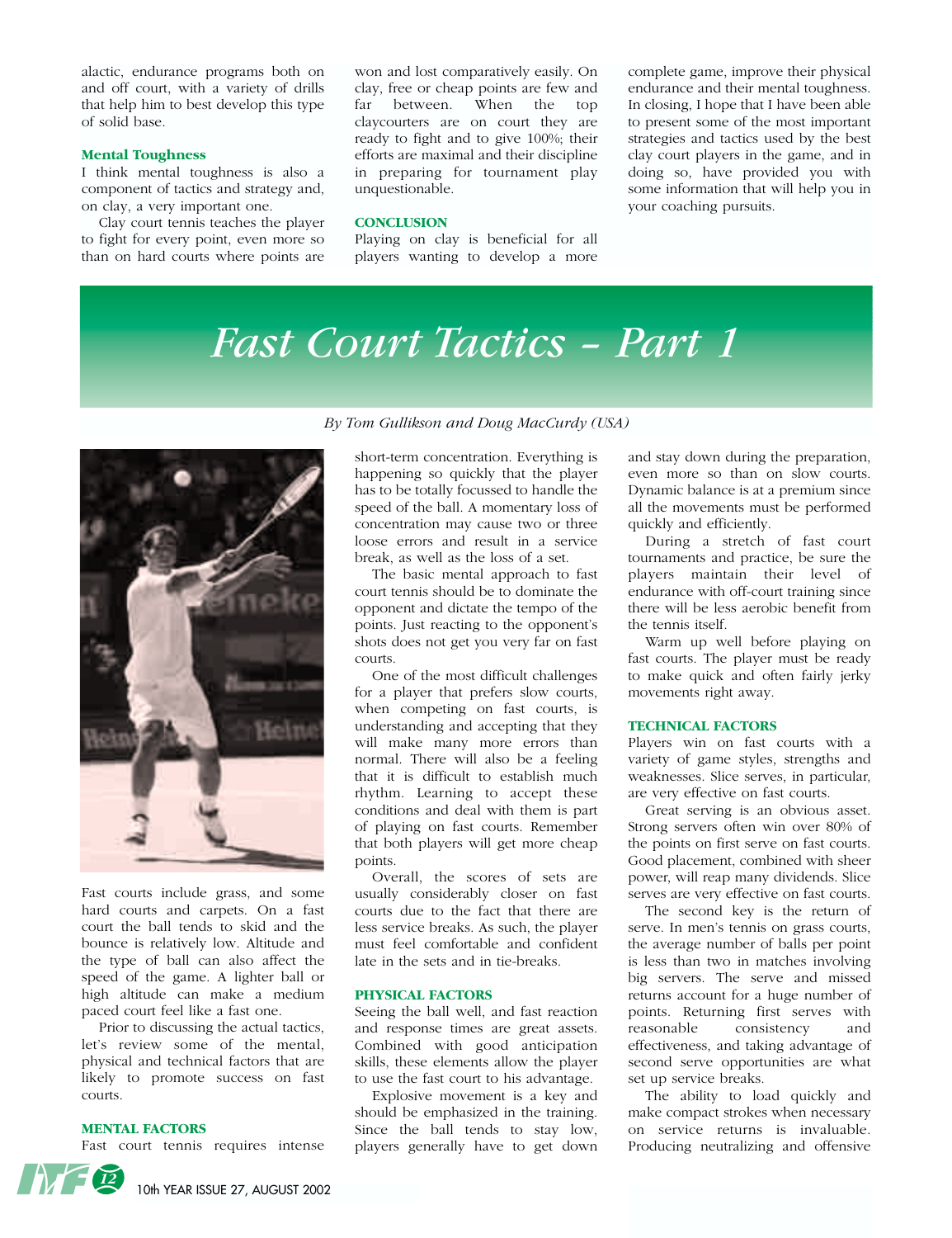strokes when standing close to the baseline allows the player to dictate the tempo of the points. Developing the timing to use the opponent's pace to block the ball back, often offensively, is very beneficial.

Limiting excessive topspin on service returns and groundstrokes makes the shots more penetrating on fast courts. Offensive slice backhands can be deadly, while slow defensively hit slice will have little effect and tend to sit up. Driving through the ball, sometimes with even a bit of sidespin, puts more pressure on the opponent

than heavy topspin that is so effective on slower courts.

Effective volleyers are in their element of fast courts. Consider the list of Wimbledon Champions during the past 20 years. Among the men, the vast majority of winners of multiple titles were serve and volleyers including McEnroe, Becker, Edberg and Sampras. Serve and volleyers are not common (currently almost nonexistent) in the women's game. However, Navratilova, Mandlikova and Novotna account for 12 titles.

Technical skills for effectiveness at

the net include the ability to hit penetrating first volleys, punishing high volleys, good touch on low balls and very solid overheads. The ability to anticipate and position oneself properly is essential. Specialty shots such as half volleys, backhand overheads and a variety of emergency volleys are very important and often keep the net-player in the points. Emergency volleys would include situations where the player is stretching or diving for the ball: or handling a ball hit very hard at the body.

# *Tactics Specific to the Female Game*



#### **INTRODUCTION**

Today, the leading generation of female tennis players are considerably more aggressive than those of earlier decades, which has led to the women's game attracting increasing spectator, sponsorship and television

#### *By Ivo Van Aken (Belgium)*

support. In terms of vibrancy women's tennis parallels the men's game more than ever and I am certain that we will see increasing numbers of up<br>and coming female and coming players adopting more attractive and aggressive game styles. This is in part due to the fact that most female juniors are already playing more aggressively than previously and also because of improved dissemination of coaching information that assists coaches develop junior players into senior players that are capable of playing with more aggressive game styles.

To best understand the tactics specific to the female game, we should analyse the female game from physical, mental and technical points of view.

#### **THE INFLUENCE OF PHYSICAL AND<br>TECHNICAL CAPACITIES ON** CAPACITIES ON **FEMALE TACTICS**

It is well accepted that a difference in strength of approximately 20% exists between males and females. However that female players are hitting the ball harder and heavier is clear, and a combination of correct technical training from both methodological and biomechanical perspectives, in combination with continually improving strength training have helped this enormously.

Women need to maximise the efficiency of their strokes, establish perfect contact points, time the ball well and play it on the rise if they are to hit powerful shots, play aggressive angles with both the forehand and backhand, …

#### **THE INFLUENCE OF MENTAL CAPACITIES ON FEMALE TACTICS**

That women are meticulous, always practice with high quality and endeavour to get the most out of each training session isn't a new statement. However, it is a very important one to consider if female players are to succeed at the top of the women's game. For irrespective of the quality of their physical factors (co-ordination, speed, …), if these mental characteristics are not catered for, players are unlikely to develop a good tactical understanding of tennis (or their game) and their chances of success will be significantly reduced. Also, as a result of this mindset (and their reduced power as compared to the men) female players typically demand a more detailed match plan.

In this respect, the only thing we have to be wary of as coaches is that this positive attitude does not become extreme or over analytic such that the

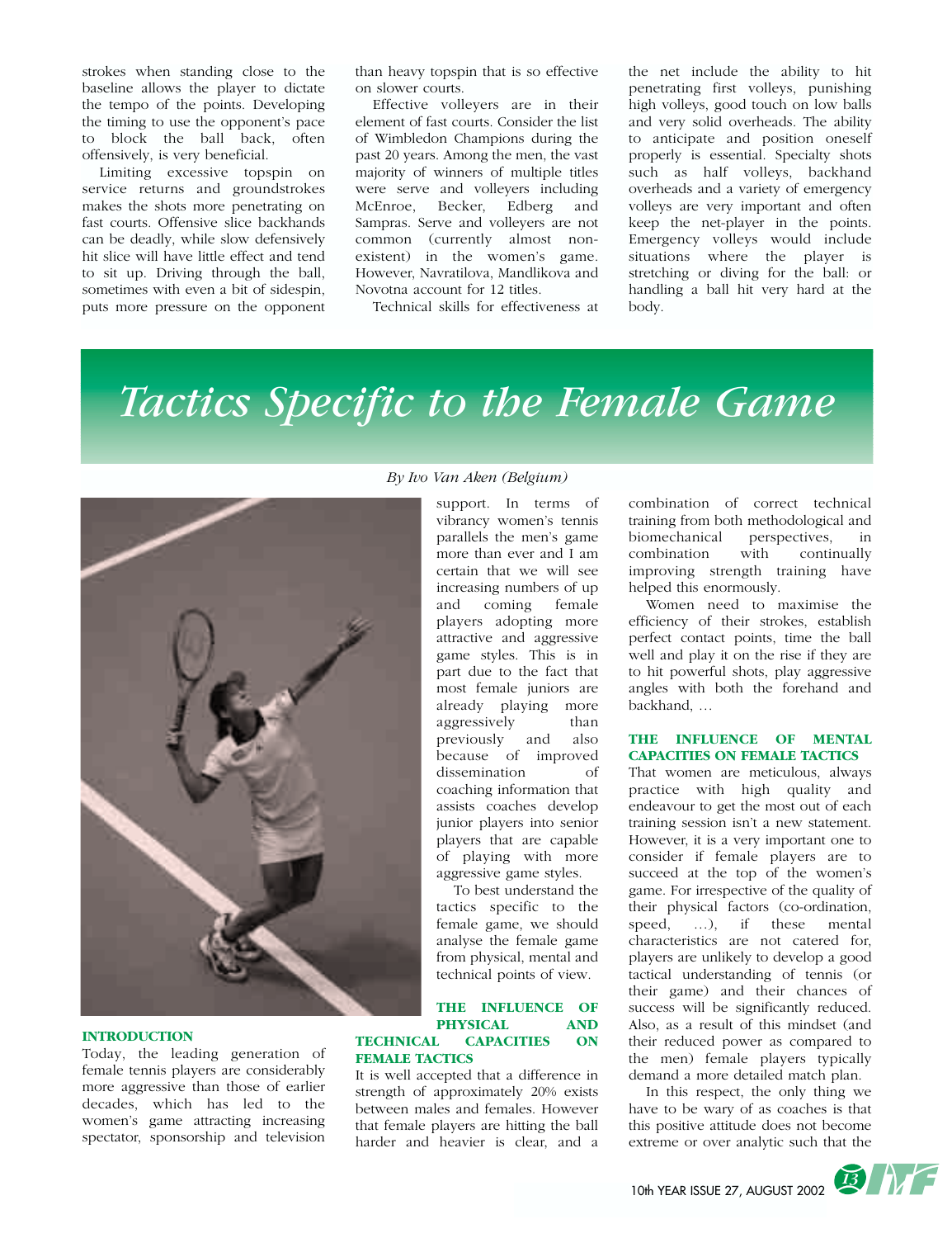female player is no longer able to play the game naturally. However, if we foster independence among our players and provide an appropriate amount of open situations in our training sessions, the risk of this happening should become negligible.

#### **GAME STYLES IN MODERN WOMEN'S TENNIS**

As I previously described in my article for the 12th ITF Worldwide Coaches Workshop in 2001, the game styles, in women's tennis just as in men's tennis, are approaching one another.

*The baseline player* has a powerful serve and will play very aggressive baseline shots. This aggressive game style is not just based on power: playing the ball increasingly on the rise, entering further into the court, combining power and placement, … all contribute to the development of this type of game. Potentially, playing the ball on the rise not only results in more power but can also 1. place opponents under more time pressure and 2. allow players to better open up the court with sharp angles (forcing opponents wide, off balance, …) so that a winner can be hit or an approach to the net made to finish the rally with a volley. I am convinced that a democratic coaching style that promotes the use of open situations in combination with tennisspecific physical training will result in a growing number of baseline players who will play a little more at the net. That is, I do not believe there is a future for defensive baseline players if they really want to be on top of the female game. Defensive players will only have a "second-class" role in women's tennis to be at the top of the female game.

*The all court player* of today also looks completely different than some years ago. Her groundstrokes are more powerful than in the past, which is in part due to the fact that the quality of her passing shot (in terms of ball velocity) has also improved. Approaching the net is only performed once the rally has been built up in such a way that the opponent is under pressure and an aggressive approach can be played. In fact, the all court player looks increasingly similar to the baseline player with the difference being in the timing and frequency of approaching the net. In situations where the baseline player will wait for a big groundstroke, the all court player will attempt to come in and finish off the point at the net.

*The serve and volley player* has also changed in that she plays far more groundstrokes than before. Indeed, given that all opponents possess more powerful passing shots, it is only on very fast courts that the serve and volley player will come in like before. On all other courts, she will approach the net less and it will be the variety in her decision-making that will upset her opponent.

Having considered these three tactical styles of play, it becomes evident that irrespective of style, aggressive baseline strokes have become considerably more important in modern day women's tennis.

#### **THE QUALITY OF THE SERVE AND RETURN DISTINGUISHES THE TOP FEMALE PLAYERS**

Women know as well as men that the quality of the serve and return will determine the options available to them in each rally. The top women players play a game with more powerful serves and more aggressive returns. In particular, when serving they dominate each point from this first shot. That talented players like Martina Hingis and Anna Kournikova are having difficulty beating players who possess powerful serves is testament to the fact a serve is not only a question of placement, but both power and placement.

These days returns are also played as aggressively as possible by the game's elite. No longer do they think in terms of "keep the return in the court". Rather, players try to return with a combination of optimal power and control. They know very well that only aggressive returns can save them from being placed on the defensive from the outset.

#### **IS SERVING POWERFULLY AND RETURNING AGGRESSIVELY DIFFICULT TO LEARN?**

Although we are seeing more and more women **serving** well, I am positive that many girls would be able to serve more effectively if they had had the right programmes in terms of co-ordination, technical and tactical training from the very beginning: in other words between the ages of 6 and 13. Likewise, a much higher volume of serve training would also provide for further improvements: during a training session most players hit considerably more forehands and backhands than serves. The ratio of groundstrokes:serves during a match certainly implies that such a process should be reviewed.

If we believe that efficiency in decision making is learned from a very young age, it should not be difficult to teach young female players to play aggressive returns as at these ages powerful serves are not common and the returner experiences few time problems. Although the best female players are continuing to **return** serves more aggressively and with more control, time spent practicing the return in terms of volume and quality are areas that both players and coaches have to address.

On the circuit we see so many players practicing the serve significantly more than the return, and, when they do practice the return, it is largely in a closed situation. Due to this lack of practice, the specific techniques for returning serves do not become optimally automated and because of the prevalent use of closed situations in return practice, one of the most important factors in returning serves: anticipation, is not practised at all.

#### **THE BEST PLAYERS HAVE MORE WEAPONS**

I strongly believe that all players should develop powerful serves and forehands to be best positioned to compete in modern day tennis. Besides these two weapons, a player will also need to develop additional artillery if she wants to reach the top of the women's game.

These extra weapons should be consistent with and reflect the physical, technical, tactical and mental capacities of the player (for example: amount of variation in tactical play,<br>using the slice specifically, using the slice specifically, incorporating drop shot, …).

#### **CONCLUSION**

If we facilitate the development of female juniors in an optimal manner, the standard and appeal of women's tennis will continue to rise in the forthcoming years. As long as we bear in mind that player development is a question of respecting and adapting certain scientific principles to provide for optimal long term performance (ie. developing the tactical game before puberty starts and preparing the body in such a way that aggressive tennis can be played), one thing is sure: the women's game will become increasingly aggressive.

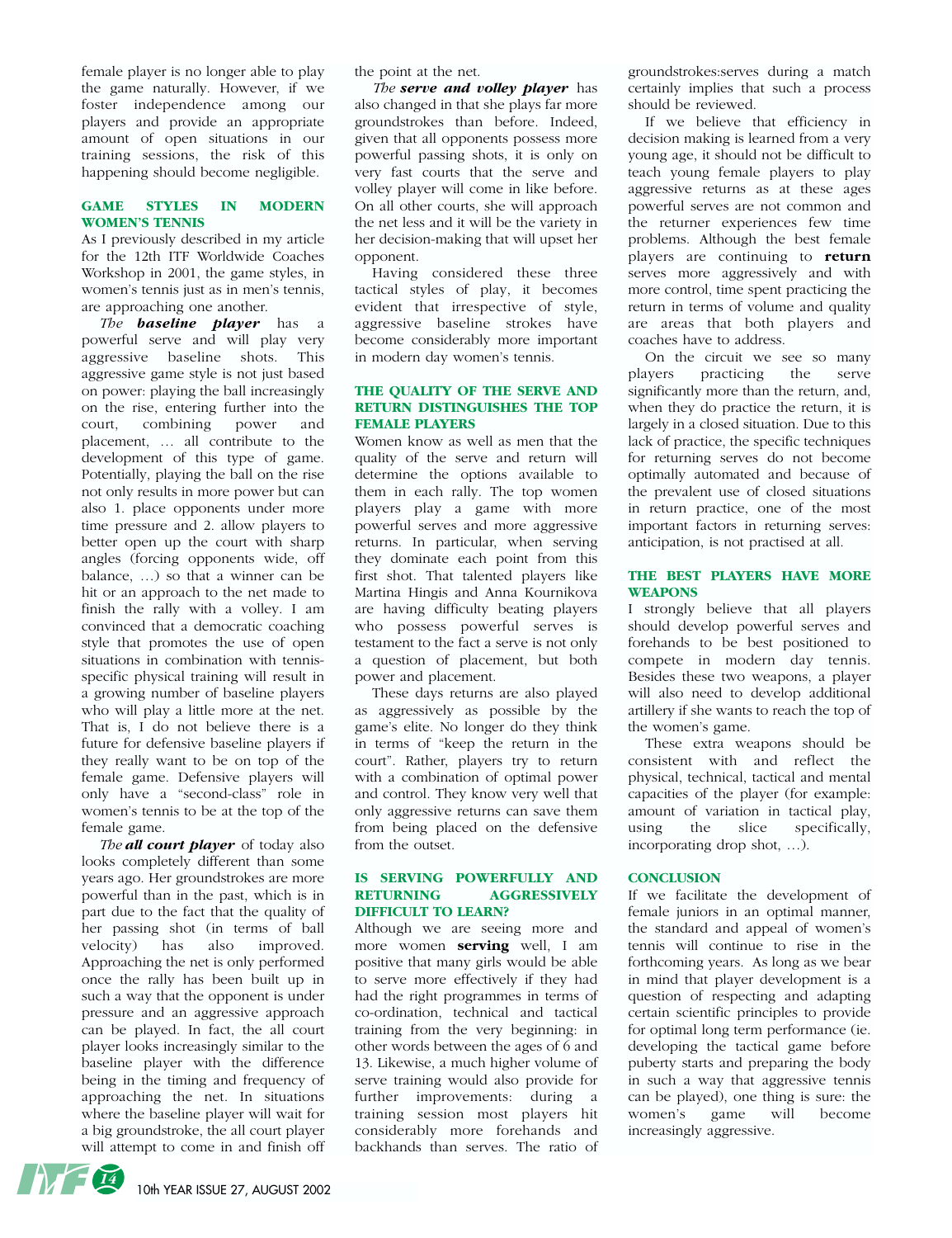# *The Game of the Lefty*

Playing a left-handed player is less tricky than it was a few years ago. Male and female players have all improved dramatically and got rid of the weaknesses that were still noticeable 5 or 6 years ago. Today, the best male and female players possess an all-round game and it is virtually impossible to find players handicapped by a fatal flaw among the top 100 men and women.

Left-handers have also expanded their repertoire and no longer rely on one or two specific shots as they did in the past. Consequently, they play more and more like right-handers with a "big" serve, an effective return of serve, as well as powerful and aggressive groundstrokes. For this reason the strategy to employ against a left-hander is not that much different today from the one you would use against a righthander.

However, the game of left-handed players has some distinctive features and our purpose here is to look at the shots of left-handers, their use in 2002 as well as potential solutions to neutralise or counter them.

#### SERVE/RETURN OF SERVE

Left-handers typically use an angled slice serve on the ad side. This serve bounces away to the right of the righthander's backhand forcing the player to hit a return from an off-centre position, thus leaving the court open. It is worth noting that now right-handed players also use the angled serve frequently to open the court. Therefore, the advantage that left-handers have is that they can play a lot of "key points" (30- 40, 40-30, ads…) by "bombarding" the right-hander's backhand. If the lefthanded player is able to surprise his opponent once in a while with a serve to the T, like McEnroe used to do, this weapon becomes even more formidable.

Since left-handers and right-handers are in general able to impart all the different types of spin, it becomes difficult to put the opponent off guard. Left-handed players who do take their opponents by surprise are those who are able, on the deuce side, to hit wide serves either flat with a lot of speed or heavily spun with a lot of "kick". These players are not numerous, since lefthanders have in most cases exaggeratedly developed the mastery of

#### *By Bernard Pestre (France)*

the slice.

The tactical answer to the "left-hander's slice serve" is a powerful return down the middle or crosscourt which neutralises as much as possible the offensive intentions of the server. It is essential for the right-hander who returns this type of serve not to stand too far behind the baseline

because in doing so, he leaves his opponent room for a sharply angled serve.

Also, when a right-hander serves against a left-hander, he must impose the same treatment as his opponent: angled slice serves alternated with welldirected serves to the forehand. On the ad side, he generally has a better kick serve than left-handers and must therefore use it extensively.

#### BASELINE GAME

Unlike a few years ago, it is now quite uncommon to notice a large difference between the effectiveness of the forehand and the backhand of lefthanders.

However, in women's tennis, the forehand is usually the strength of lefthanded players while for right-handed players the two-handed backhand has in many cases supplanted the forehand as the main weapon.

The short crosscourt forehand of lefthanded players obviously causes a lot of damage to right-handed players, preventing them from constructing the point (Arazi and Rios on the men's side, Patty Schnyder and Clarisa Fernandez on the women's). Because they have problems reaching the ball, righthanders are sometimes forced to retrieve it at full stretch, which limits the power of their shot and leaves room for a decisive attack from the opponent. Moreover, the left-handed player, just like the right-hander, is now able to take advantage of the opening with a forcing forehand or backhand, a dropshot or a volley.

*Tip for the right-handers: if you're forced wide on your backhand by a lefthander's forehand, short and angled, the best defensive reply is to play a deep cross-court shot at the lowest speed*



*possible so that you have enough time to recover. Make sure however that you do not hit the ball too high over the net such that your opponent can sneak in. A lowbouncing slice is therefore the best solution.*

Against a left-handed player who has a big forehand, it can be useful, just like against a right-hander, to try and force him wide on his forehand before attacking him on his backhand. But this means that you need to get involved in a cross-court rally during which your backhand is in opposition to the lefthander's forehand, which might favour him. Thus, you need to have a very solid backhand to decide to use this tactical plan. Varying the spin and height of your shots in this cross-court battle can also be rewarding.

Furthermore, in order to achieve this, you have to use your backhand right from the start of the rally, which is often more complicated. There are a few players who are very good at doing this, such as Kuerten or Mauresmo with the one-handed backhand and SAFIN with the two-handed backhand.

You can also move the left-handed player out of the court with your own inside-out forehand (Hewitt, Grosjean), but in this case the angle achieved is not as great.

In conclusion, as we mentioned earlier, the game of left-handed players is becoming increasingly similar to that of the right-handers. It is essential not to change your game patterns completely when playing against lefthanders; otherwise you may no longer be able to take advantage of your own weapons. I hope that the information provided here will prove beneficial for left-handed and right-handed players, as well as to coaches.